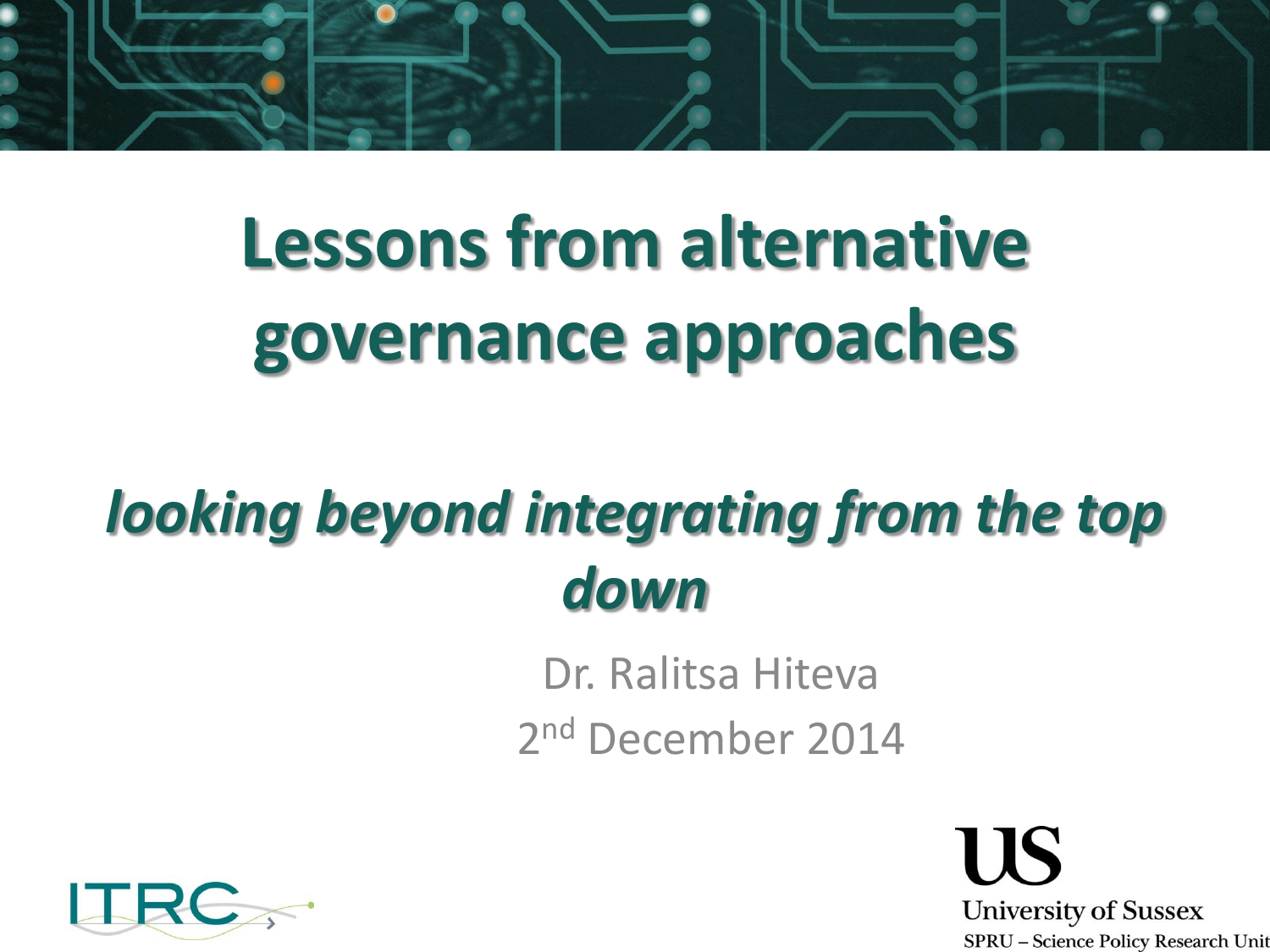### **ITRC governance research so far points to the need for**

- Stronger cross-sectoral cooperation and cooperation between multiple stakeholders.
- Integrated planning and thinking cross-sectors.
- Reducing the incidence of conflicting demands on infrastructure providers by government or regulators.
- Finding ways to utilise strategic complementarities and potential synergies across sectors.
- Making connections between governance competences at different scales.



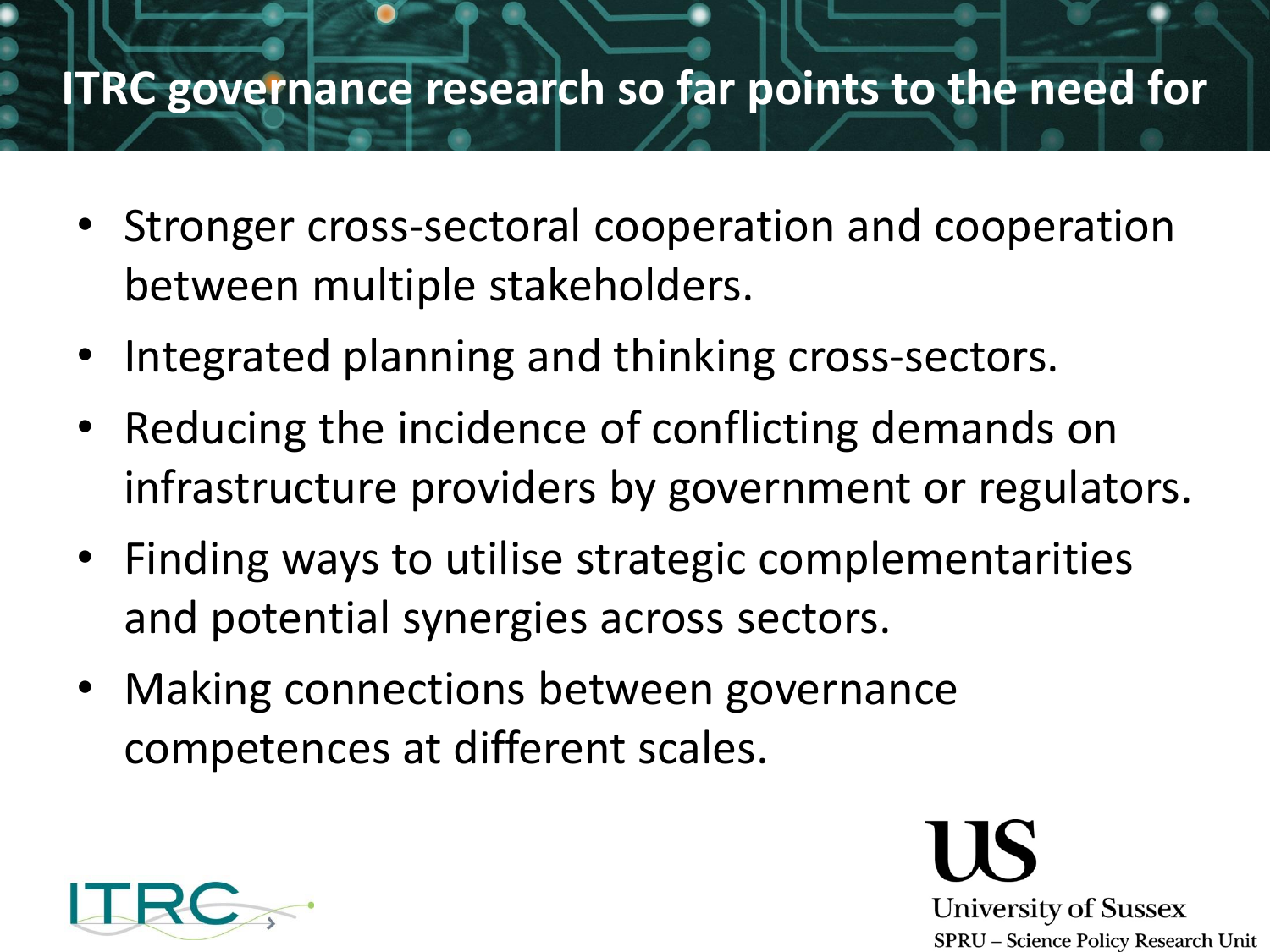## **Lessons from Strategic Coordinating Groups and collaborative networks**

- Can act as enabling platforms for cooperation between stakeholders and across sectors.
- But difficulties of process, and between the relationship between bureaucracy and multiorganisational arrangements.
- Need for information sharing, willingness to collaborate, and shared values/a common vision.
- Learning and cooperation need to go deeper than the surface.

**University of Sussex** 

SPRU - Science Policy Research Unit

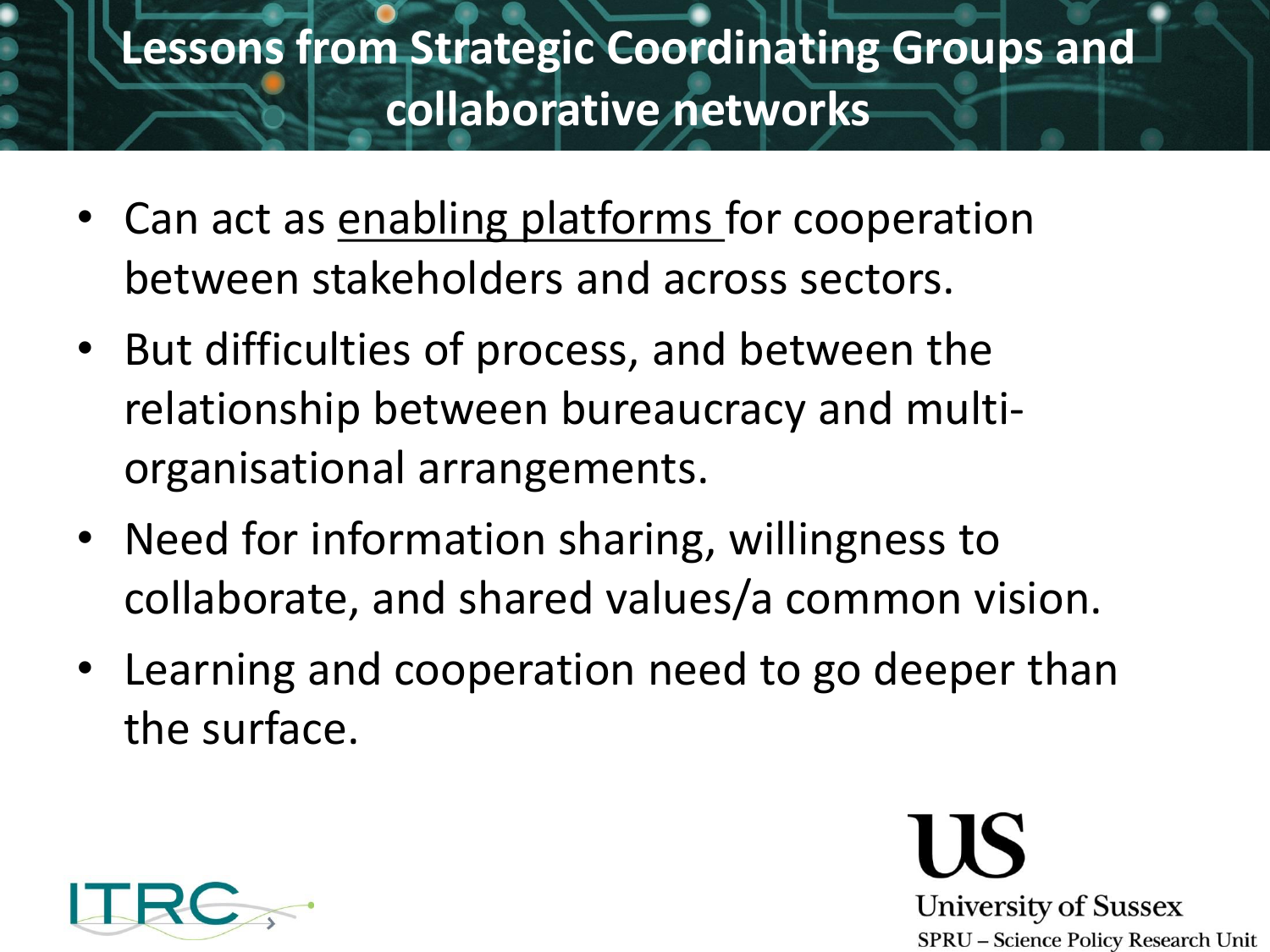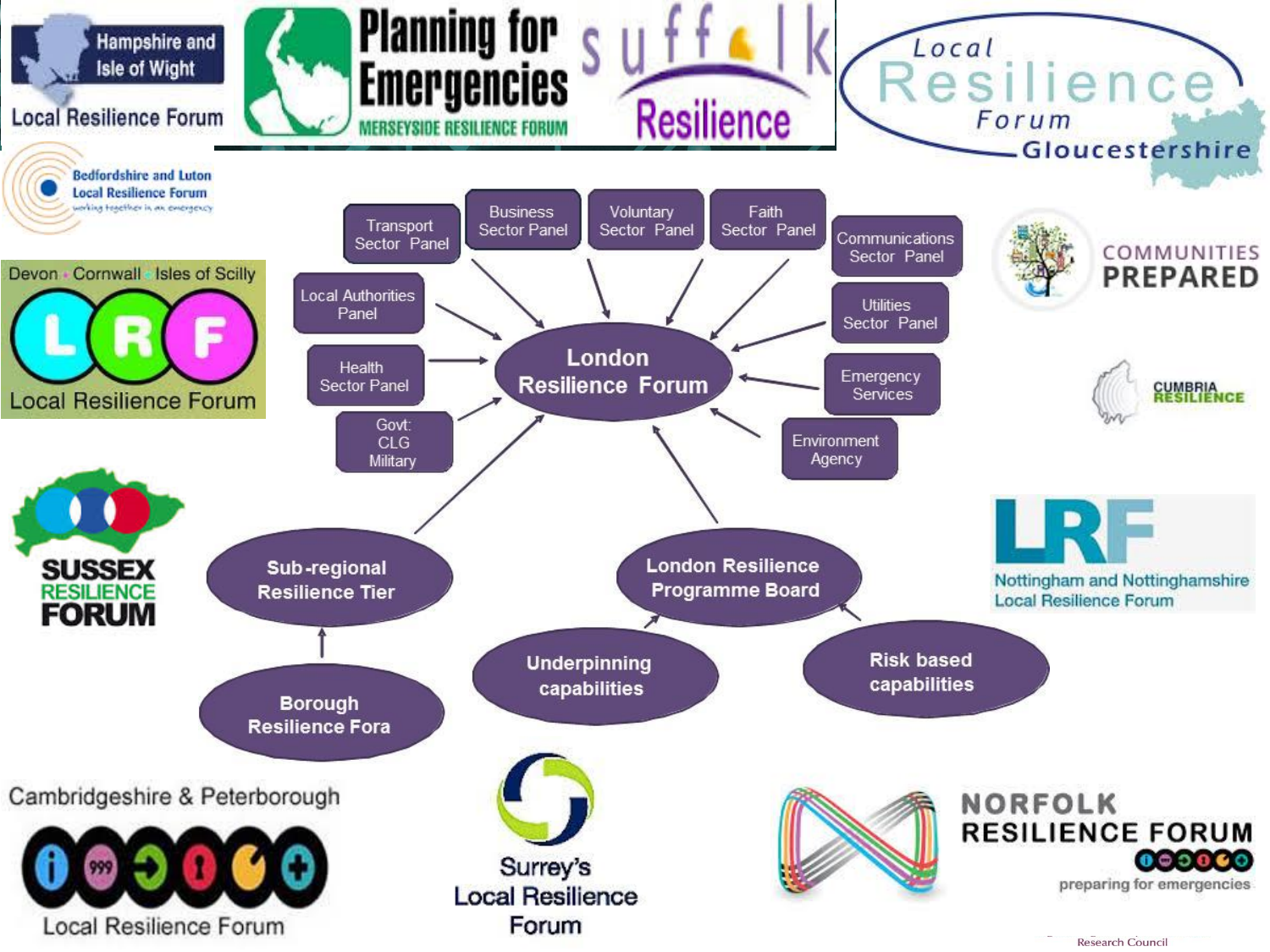#### **Lessons from the Smart Grid Forum and the Crown Estate**

## **Both**:

- Include a wider range of stakeholders, including the supply chain.
- Provide opportunities for a dialogue.

## **The Crown Estate**:

- A strategically located insider with commercial interests.
- A proactive landowner a key enabling role & own investment in de-risking and accelerating.
- Works across multiple scales and levels of governance.
- Learning from one project is passed on to the rest (like the Low Carbon Network Fund)



**University of Sussex** SPRU - Science Policy Research Unit